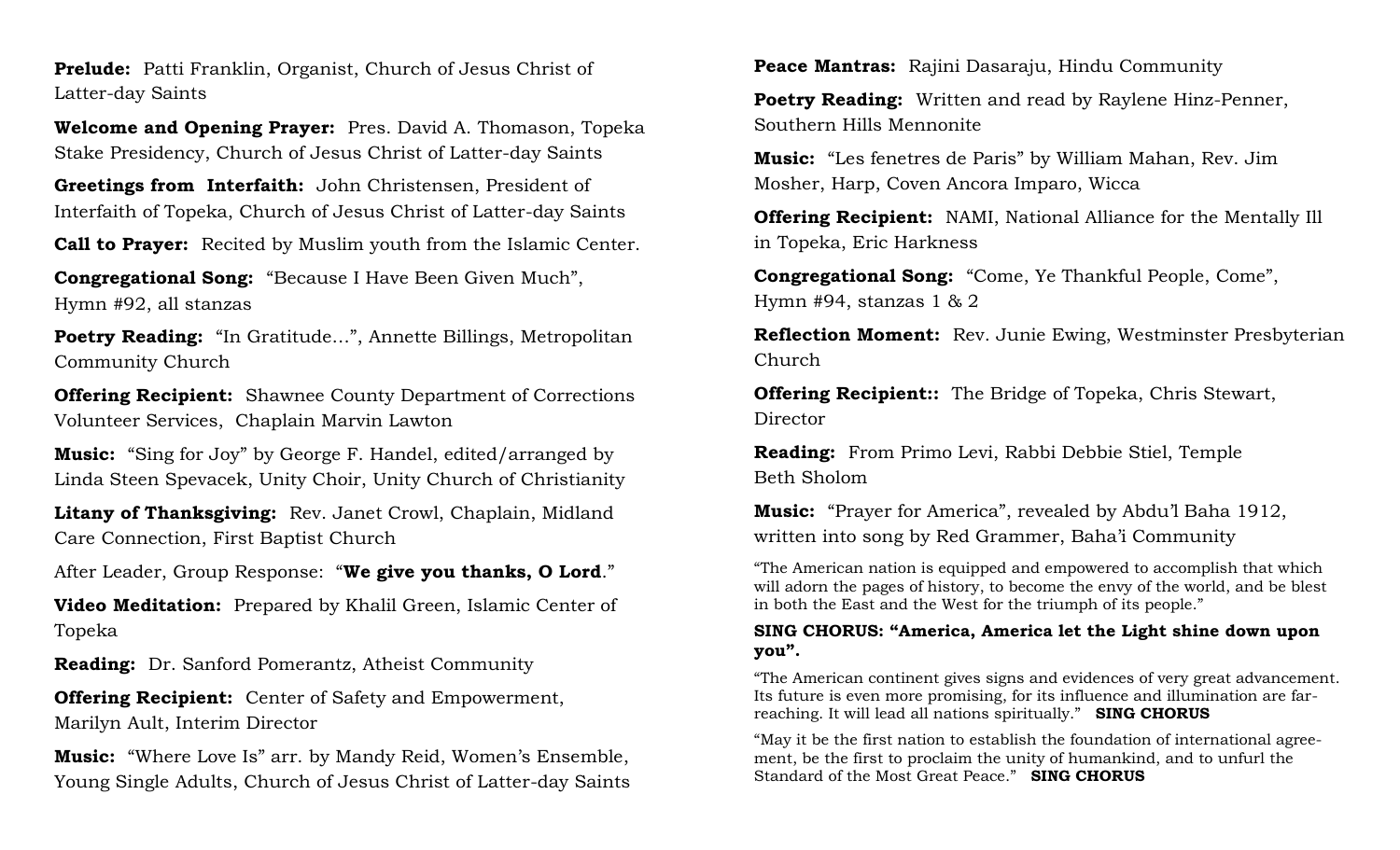**Closing Remarks:** John Christensen

**Sending Forth:** Drum Circle, Standing Bear Inter-tribal Brotherhood

**Free-Will Offering:** When the Drum Circle is finished, please move toward the reception area and place your offerings for this year's recipients in the baskets placed at the doorways. Please make your checks to Interfaith of Topeka and the offerings will be equally divided among our four recipients. Thank you for your gifts for the ministry of these organizations in reaching the forgotten in our community.

**Chorister:** Elizabeth Davis, Church of Jesus Christ of Latter-day Saints **Sign Language Interpreter:** Toni Kroll

**Please join us for a reception following the service.** 

At the reception there are displays for learning more about various faith communities in Topeka.

**Interfaith of Topeka, Inc.** PO Box 7443—Topeka, KS 66607-6443 Contact John at: john.christensen@washburn.edu Web: interfaithoftopeka.org Facebook: fb/interfaithoftopeka



### **Our Mission**

Our mission is to bring together people of all faiths who are willing to open their hearts and minds and work together to build an active community based on shared values of compassion, human dignity, and mutual respect.